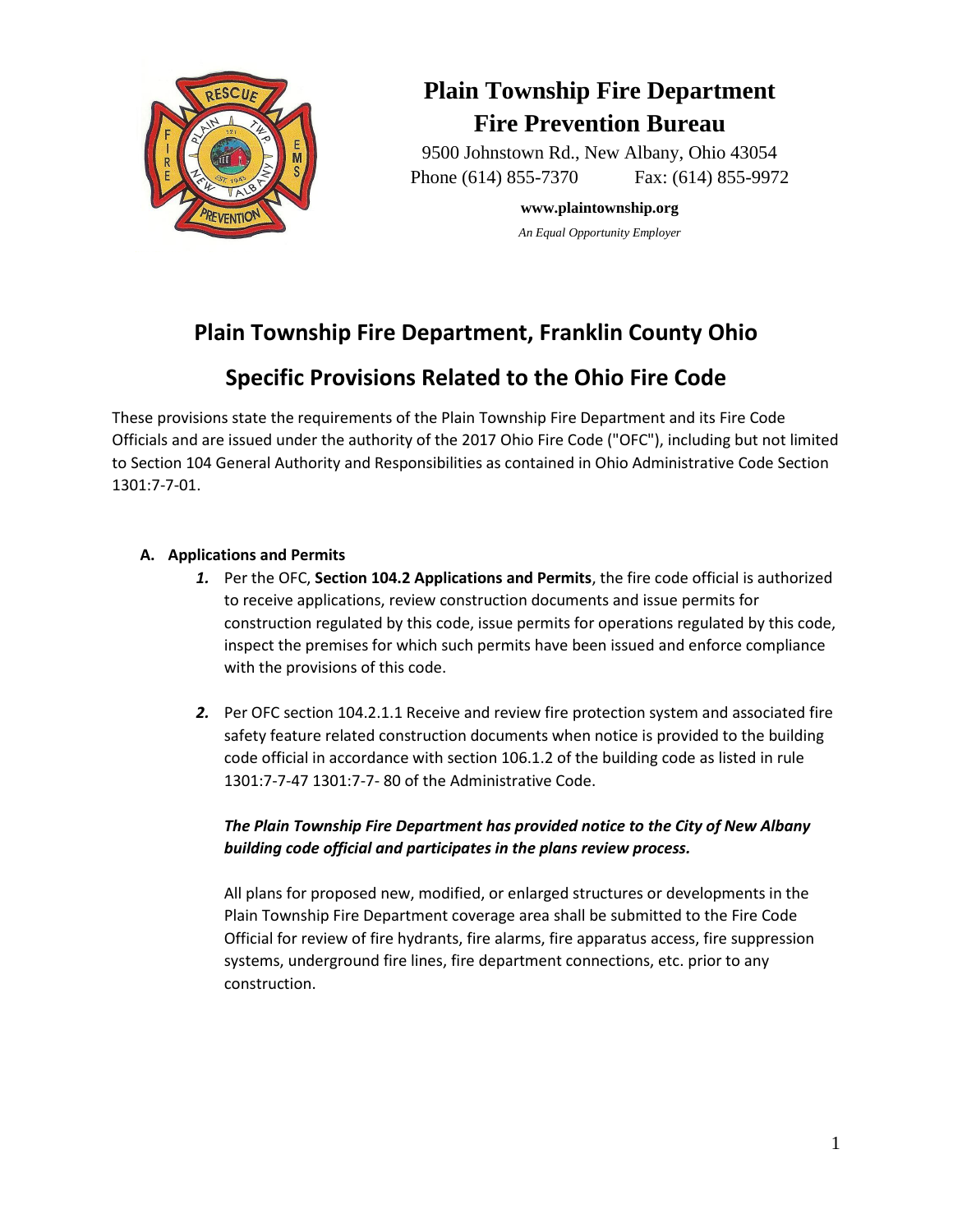#### **Specific provisions related to the Ohio Fire Code**

#### **B. Types of Permits**

The following is the Permit/Fee Schedule adopted by the Plain Township Fire Department as set forth in **the Ohio Fire Code Sections 105.1.1 and 105.1.1.2**. All fire protection systems and building plans shall be submitted to the Plain Township Fire Code Official through the New Albany Building Department for review and comment by both entities prior to initiation of any construction. All permits and fees shall be paid in full prior to any demolition or construction. This permit and fee schedule is in addition to those required by the respective Building Code Department.

- The Fire Code Official may waive the fee when the permit is obtained by a non-profit organization or is for a non-profit function.
- As-built plans are required to be submitted by electronic media in PDF format upon completion of construction.
- ALL contractors found working without an approved permit shall be charged twice the permit fee.

All permit fees shall be made payable by check or money order to:

Plain Township Fire Department 9500 Johnstown Road PO Box 273 New Albany Ohio 43054

**Per OFC 105.1.1 Permits required.** A property owner or owner's authorized agent who intends to conduct and operation or business or install or modify systems and equipment that are regulated by this code, or to cause any such work to be performed, shall first make application to the fire code official and obtain the required construction permits.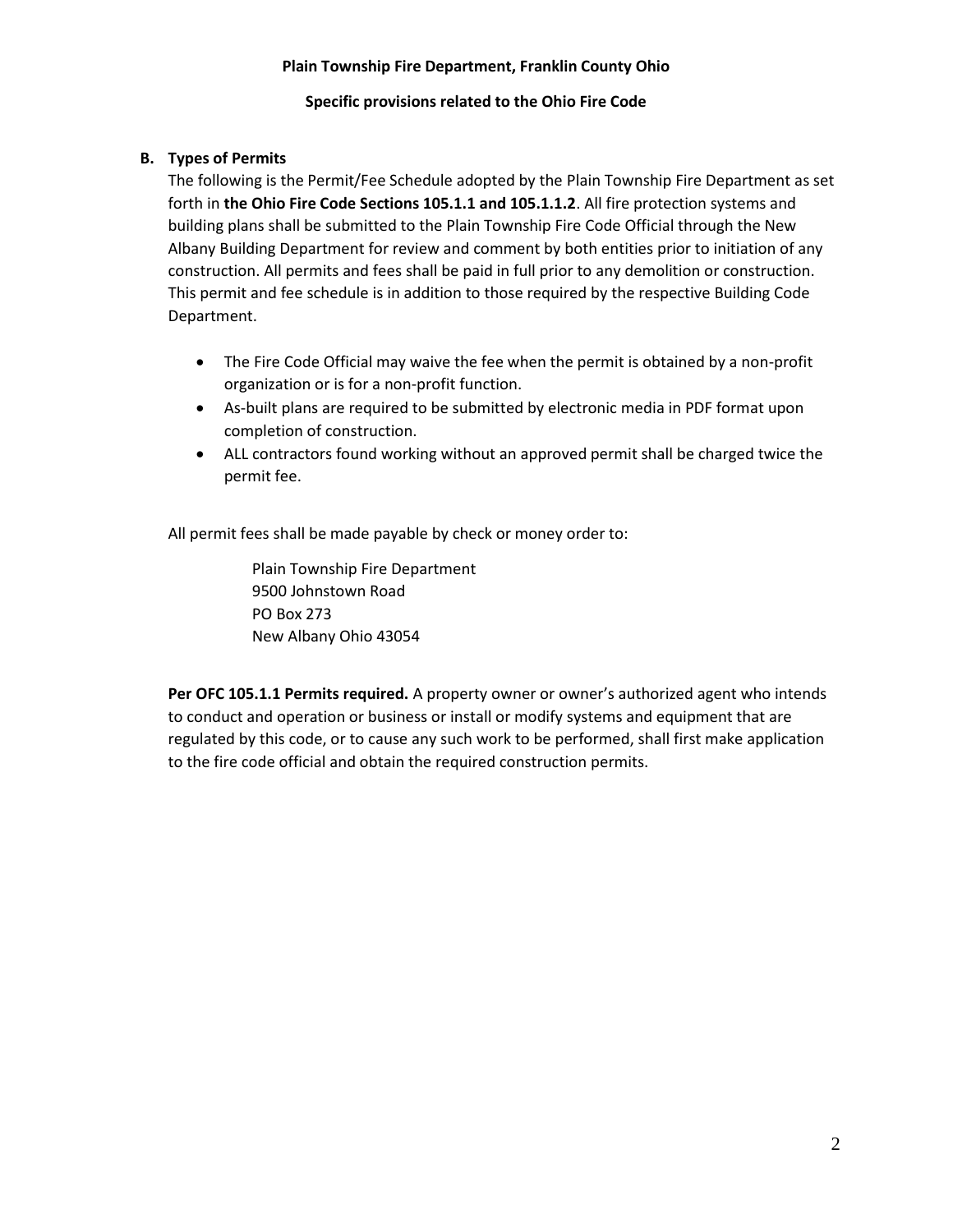**Specific provisions related to the Ohio Fire Code**

## **PTFD Specific Provision to the Ohio Fire Code**

## **THE FOLLOWING IS IN ADDITION TO ALL FEDERAL, STATE, COUNTY, LOCAL AND NATIONAL CODES AND STANDARDS.**

## **C. Witnessing of Acceptance Testing**

- **1.** The responsible person shall schedule the attendance at and witnessing of an acceptance test or retest by the Fire Code Official at least forty-eight (48) hours prior to the desired date and time for the test.
- **2.** Prior to scheduling a test or retest, the responsible person shall submit to the Fire Code Official a Statement of Compliance (a.901.5.1) of the 2011 Ohio Fire Code. All fees will need to be paid and up to date.

## **D. Final Inspection**

**1.** The responsible person shall schedule a final inspection with the Fire Code Official at least forty-eight (48) hours prior to the desired date and time for the inspection.

## **E. Construction Documents**

- **1.** Submittals shall be per OFC Sections 105.4.1 Submittals and 105.4.2 Information on construction documents, with one copy of each submittal, in both paper and electronic media, being tendered to the Fire Code Official.
	- **i.** Paper Media One (1) full set of shop drawings, sized 30" X 42" and at a standard engineered scale (1:10, 1:20, 1:30, 1:40, 1:50, 1:60) shall be of sufficient clarity to indicate the location, nature and extent of the work proposed and show in detail that the work will conform to the provisions of the OFC, relevant laws and these Specific Provisions.
	- **ii.** Electronic Media One (1) AutoCAD base drawing of each sheet, at a standard engineered scale (1:10, 1:20, 1:30, 1:40, 1:50, 1:60) and with TIFF image, shall be submitted in PDF format on USB drive or via upload through the Mobile Eyes permit portal. Drawings shall be of sufficient clarity to indicate the location, nature and extent of the work proposed and show in detail that the work will conform to the provisions of the OFC, relevant laws and these Specific Provisions.

## **F. Hazard communication (OFC Section 407)**

**1.** In relation to OFC Section 407.2 Material Safety Data Sheets: Providing Material Safety Data Sheets (MSDS) by electronic access in .pdf format is approved and preferred. Submit MSDS electronically to the PTFD prevention department.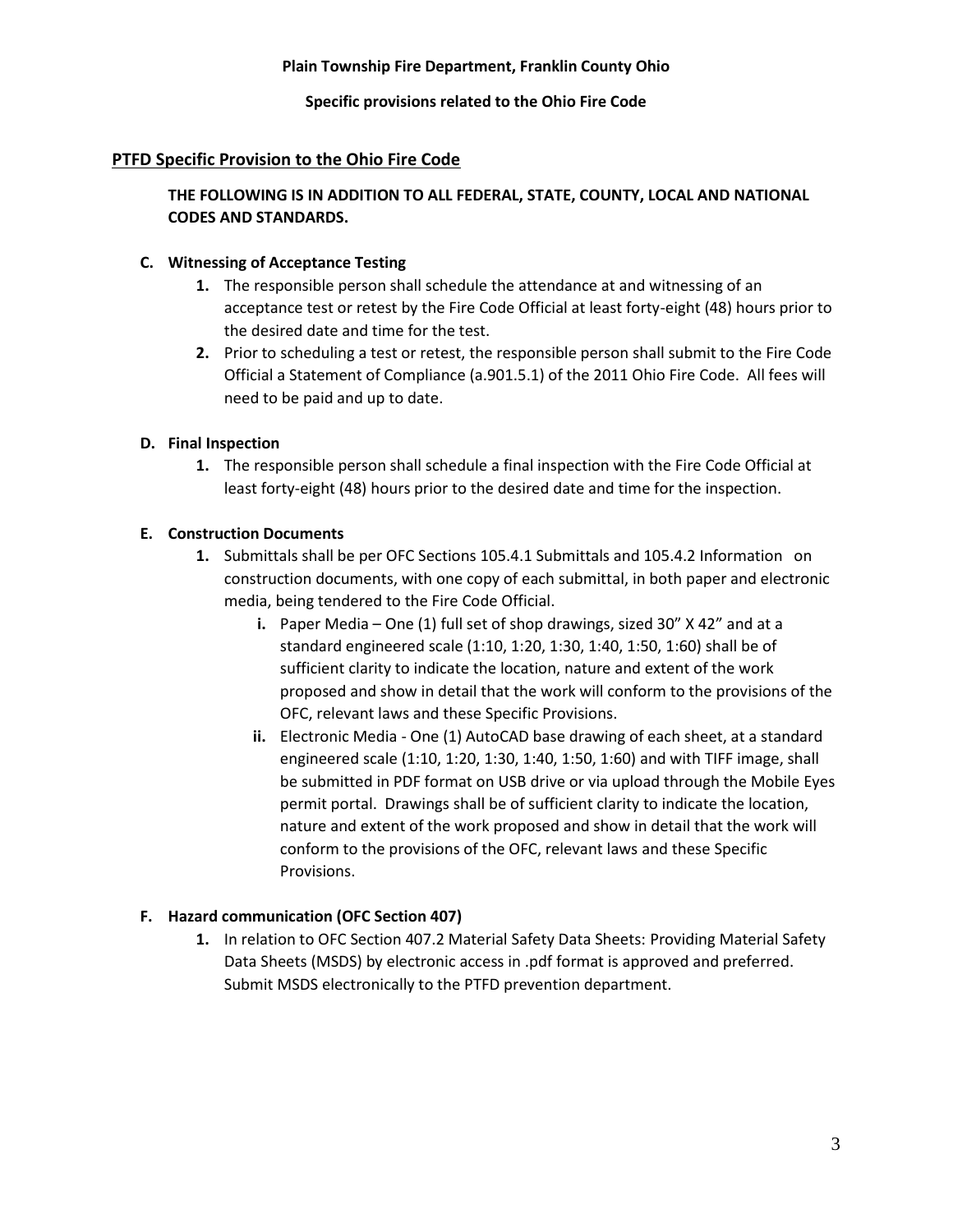#### **Specific provisions related to the Ohio Fire Code**

#### G. **Fire Apparatus Access Roads (OFC Section 503)**

Fire Apparatus Access Roads (FAAR) shall consist of roadways, fire lanes, parking lot lanes, or a combination thereof.

- **1.** The Plain Township Fire Department requires two permanent means of access for developments with over 30 one-family or two-family dwelling units.
- **2.** Fire apparatus access roads shall be designed and maintained to support the imposed loads of fire apparatus weighing at least 75,000 pounds and shall be surfaced so as to provide all-weather driving capabilities.
- **3.** The required turning radius shall be determined by the specifications of the Plain Township apparatus (documents detailing specification will be provided by PTFD). Plans submitted to the PTFD must include a CAD Auto-turn simulation (or equivalent) using the specifications provided. Auto-turn simulations must include front and rear overhang of the apparatus
- **4.** Fire Apparatus Access Road shall not exceed 10 percent in grade (approach/departure angles not to exceed 6 degrees).
- **5.** Vehicle access for firefighting shall be provided to all construction demolition sites. Vehicle access shall be provided to within 100' of temporary or permanent fire department connections. Vehicle access shall be provided by either temporary or permanent roads, capable of supporting the imposed load of fire apparatus weighing at least 75,000 pounds under all weather conditions.

## **H. Key boxes (OFC Section 506)**

- **1.** Per OFC Section 506.1 When required: All commercial buildings shall be equipped with key boxes, at a minimum being a 3200 Series hinged door Knox Box®. A key box is required for the front door and may be required in multiple access points for the building depending on size and building configuration. In all cases, the Knox Box® shall be located outside of the main front door with the height to the top of box being fortyeight (48) inches off finished grade (OFG). Additionally, if the building has an exterior access to the fire protection equipment room, a Knox Box® may be required for that door. The location of the key boxes shall be approved by the Plain Township Fire Prevention Bureau prior to installation. Keys are required from all tenants however a master key system is preferred.
	- **i.** OFC Section 506.1.1 Locks: Approved locks shall be Knox Locks®, except post indicator valves shall have a breakaway type lock.
	- **ii.** OFC 506.1.2 A Knox Box® Elevator box is required to satisfy this requirement of the OFC.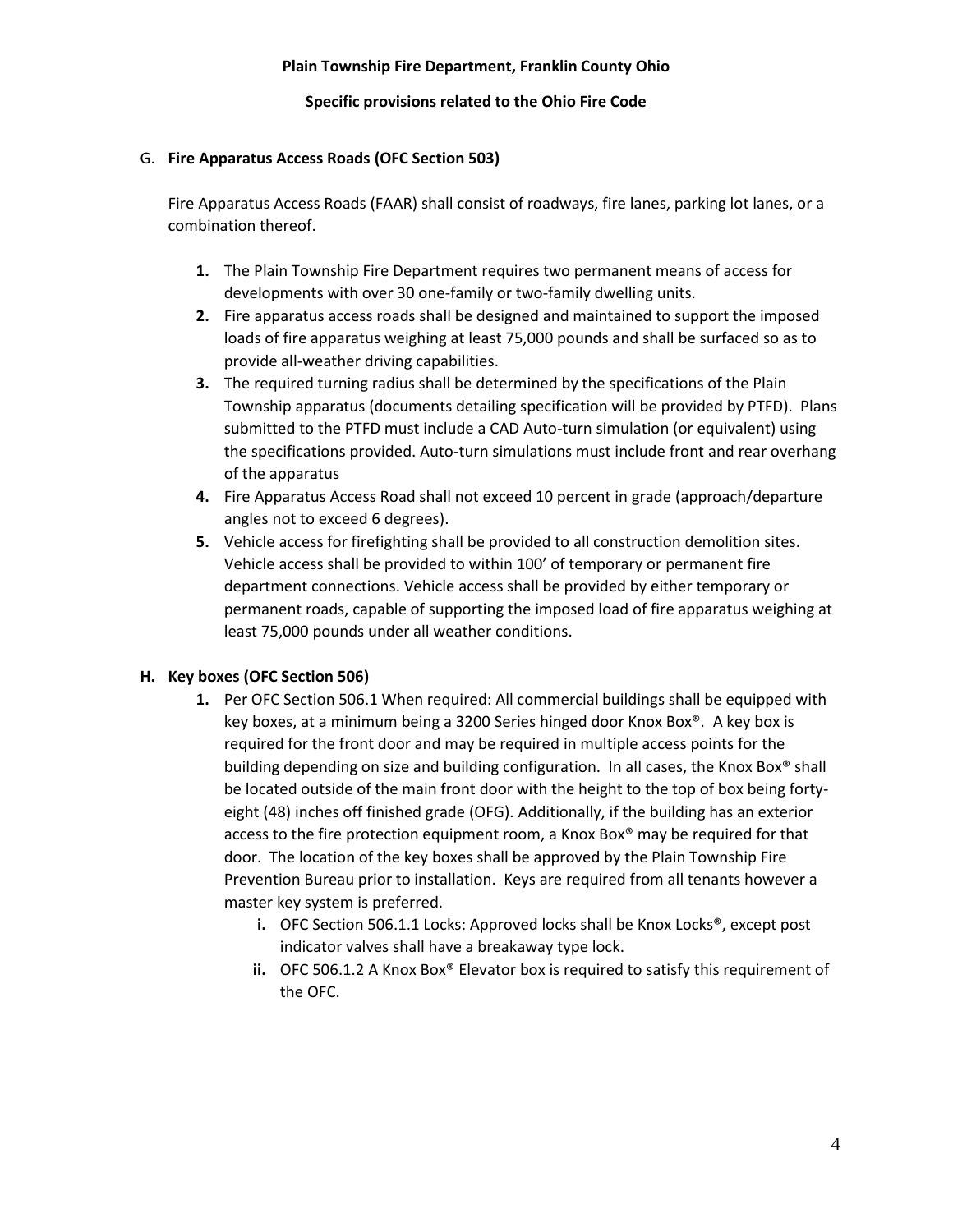#### **Specific provisions related to the Ohio Fire Code**

### **I. Fire protection water supplies (OFC Section 507)**

- **1.** In relation to OFC Section 507.3 Fire flow: The approved method for determination of fire flow requirements for any A, B, E, I, M, R, S, F, H or U use group shall be that provided by Section B105 Fire-flow requirements for buildings and Table B105.1 Minimum required fire-flow and flow duration for buildings of Appendix B Fire-flow requirements for buildings of the OFC.
- **2.** Private fire hydrants shall be installed, inspected and accepted per NFPA 24/25 as referenced in the current Ohio Fire Code. Additionally, the specifications and approval and acceptance test(s) of the City of New Albany shall also apply. Private fire hydrants shall be painted red with a white bonnet. Post indicator valves (PIV's) shall be painted red with a white reflective band around the bonnet or barrel.
- **3.** Municipal fire hydrants shall be inspected, and flow tested by the PTFD prior to being placed into service. Each project shall provide 1 spare "screw on" type Storz fitting for every five (5) fire hydrants installed on the water line to be used at the discretion of the Fire District. They shall be delivered to the Fire District prior to final acceptance of the project.

#### **J. Automatic sprinkler systems (OFC Section 903)**

- **1.** In relation to OFC Section 903.4 Sprinkler system supervision and alarms: Post indicator valves controlling water supplies shall be supervised and shall have a breakaway lock. A post indicator valve shall have a sign, eighteen (18) inches in width and twelve (12) inches in height identifying what it controls and stating the address of the building. The sign shall be attached to the post indicator valve barrel. Bollard protection shall also be required.
- **2.** In relation to OFC Section 903.4.2 Alarms: A weatherproof audible electronic bell shall be required to indicate water flow in sprinkler systems.

## K. **Fire alarm and detection systems (Section 907)**

- **1.** Stand-alone Remote Duct Smoke Detector remote indicators shall be installed to the right side of the main front door (determined facing the door from the outside), no more than three feet (3') inside the front door and shall be approved by the Plain Township Fire Prevention Bureau prior to installation.
- **2.** Duct Remote Indicator Signage A permanent sign shall be placed above the remote as to their function for both trouble and alarm.
- **3.** A permanent sign shall be attached to the ceiling grid below a hidden smoke detector unit or a duct detector and is identified with the same language as the fire alarm panel, or as otherwise required by the Plain Township Fire Prevention Bureau.
- **4.** A Remote Fire Alarm Annunciator Panel shall be located inside of the main entrance. Additional annunciator panels may be required.
- **5.** A fire alarm document box shall be installed at the area of the main fire alarm panel and shall include current as-built drawings. Electronic as-built drawings as well as a points list shall be submitted to the PTFD fire prevention bureau.